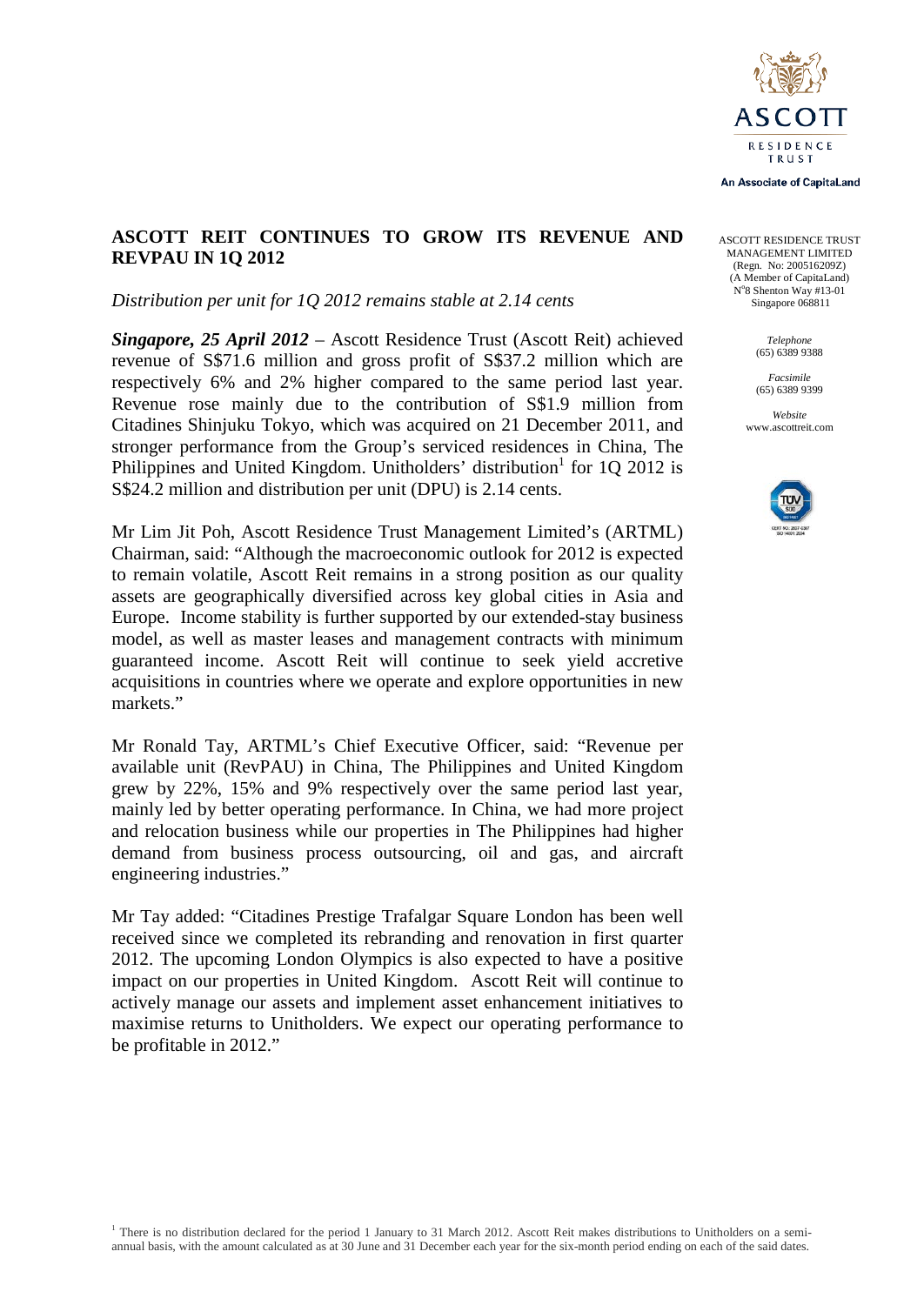### **Summary of Results**

| 1Q 2012 vs 1Q 2011 |  |
|--------------------|--|
|--------------------|--|

|                                                | 1Q 2012 | 1Q 2011 | Better/<br>(Worse)<br>$+/-$ |
|------------------------------------------------|---------|---------|-----------------------------|
| <b>Revenue (S\$ million)</b>                   | 71.6    | 67.3    | $+6%$                       |
| <b>Gross Profit (S\$ million)</b>              | 37.2    | 36.4    | $+2\%$                      |
| <b>Unitholders' Distribution (S\$ million)</b> | 24.2    | 24.0    | $+1\%$                      |
| <b>DPU</b> (S cents)                           | 2.14    | 2.14    |                             |
| <b>Revenue Per Available Unit</b>              | 137     | 133     | $+3%$                       |
| (RevPAU) S\$/day                               |         |         |                             |

- Revenue increased by S\$4.3 million or 6% in 1Q 2012 mainly due to the contribution of S\$1.9 million from Citadines Shinjuku Tokyo, which was acquired on 21 December 2011, and stronger performance from the Reit's serviced residences in China, The Philippines and United Kingdom.
- In line with the revenue growth, gross profit was higher by S\$0.8 million or 2%.
- The increase in RevPAU was mainly driven by the strong performance of serviced residences in China, The Philippines and United Kingdom.

For Ascott Reit's 1Q 2012 financial statement and presentation slides, please visit [www.ascottreit.com.](http://www.ascottreit.com/)

## **About Ascott Residence Trust**

Ascott Reit was established with the objective of investing primarily in real estate and real estate-related assets which are income-producing and which are used or predominantly used, as serviced residences or rental housing properties.

Ascott Reit's asset size has more than tripled to about S\$2.81 billion since it was listed on the Singapore Exchange Securities Trading Limited (SGX-ST) in March 2006. Following the acquisition of Citadines Karasuma-Gojo Kyoto, its international portfolio comprises 66 properties with 6,724 units in 24 cities across 12 countries in Asia Pacific and Europe. Ascott Reit's serviced residences are operated under the Ascott, Citadines and Somerset brands, and are mainly located in key gateway cities such as Beijing, Shanghai, Singapore, Tokyo, London, Paris, Berlin, Brussels, Barcelona, Munich, Hanoi, Ho Chi Minh City, Jakarta, Manila, Melbourne and Perth.

Ascott Reit is managed by Ascott Residence Trust Management Limited, a wholly-owned subsidiary of The Ascott Limited and an indirect wholly-owned subsidiary of CapitaLand Limited, one of Asia's largest real estate companies. ARTML is the winner of World Finance Magazine's "Best Real Estate Investment Fund Manager 2011" in South Eastern Asia in their inaugural Real Estate Awards.

For more information about Ascott Reit, please visit [http://www.ascottreit.com.](http://www.ascottreit.com/)